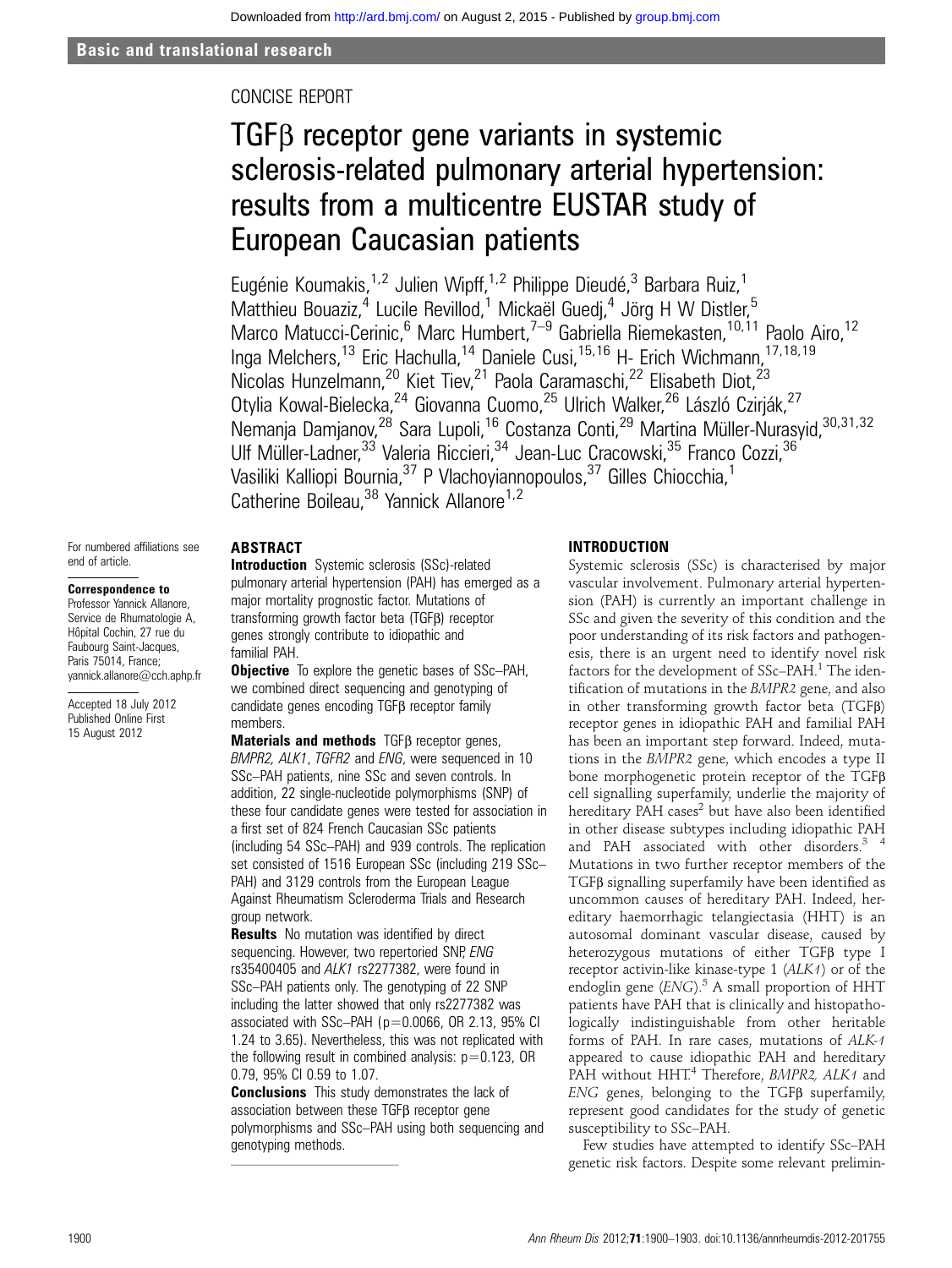ary results, a lack of appropriate cohorts (because of imperfect phenotype and/or insufficient statistical power) has precluded definite conclusions<sup>6–9</sup>

The aim of this study was to investigate a specific genetic basis favouring the occurrence of PAH in SSc, using a synergistic strategy combining direct sequencing together with genotyping of common variants of candidate genes encoding four TGFβ receptors: BMPR2, ALK1, ENG and TGFBR2.

## PATIENTS AND METHODS Study population

All SSc patients and controls were of European Caucasian origin and were provided through the European League Against Rheumatism Scleroderma Trials and Research group (EUSTAR) centres. The discovery set consisted of 824 SSc patients, including 54 SSc–PAH patients and 939 controls from French centres. The replication set consisted of cohorts from other French centres (175 SSc patients including 75 SSc–PAH patients and 438 controls), northern/central Europe (455 SSc, 59 SSc–PAH and 1823 controls), Italy (542 SSc, 33 PAH–SSc and 479 controls) and eastern Europe (344 SSc, 52 SSc–PAH and 389 controls). The characteristics of the study population have been detailed previously.<sup>10</sup> Clinical data collected included age, sex, disease duration and cutaneous SSc subtypes according to the definition of Leroy et al.<sup>11</sup> Precapillary PAH diagnosis was established following right heart catheterisation as recommended.12 All local institutional review boards approved the study, and written informed consent was obtained from all study subjects.

## Direct sequencing

As a first approach, 26 French Caucasian individuals (10 SSc–PAH patients, nine SSc patients without PAH and seven healthy controls) were sequenced for the candidate genes encoding four TGFβ receptors: BMPR2, ENG, ALK1 and TGFBR2. Genomic DNA was extracted from blood samples (Qiagen, Courtaboeuf, France). PCR primers were designed using Primer 3 to amplify segments of genomic DNA that included the exons and intron– exon boundaries to detect splice-site variants. PCR products were purified using ExoSAP-IT (USB Corp., Cleveland, Ohio, USA) and sequenced using the BigDye Terminator V.3.1 cycle sequencing kit (Applied Biosystems, Foster City, California, USA).

#### **Genotyping**

As a second approach, any single-nucleotide variation detected by direct sequencing in SSc–PAH patients and not present either in controls or PAH-free SSc patients, was tested for association in the genotyping cohort. In addition, Tag singlenucleotide polymorphisms (SNP) with a minor allele frequency (MAF) greater than 5% were genotyped for each of the four TGFβ receptor genes using the KASpar genotyping system (KBioscience, Hoddesdon, UK) as previously described.<sup>13</sup> Six SNP of the BMPR2 gene (rs7600694, rs1061157, rs1048829, rs6747756, rs1980153, rs16839127), seven SNP of the TGFBR2 gene (rs377626, rs1841528, rs2372092, rs3773661, rs9867701, rs11466531, rs11466536), four SNP of the ALK1 gene (rs706815, rs772003, rs2277382, rs3782479) and five SNP of the ENG gene (rs35400405, rs1998923, rs1330684, rs10987746, rs17557600) were chosen according to linkage disequilibrium structure. The average genotype completeness for these variants was above 97% for both the SSc and the control samples.

## Statistical analyses

Statistical analyses were performed as previously described.<sup>13</sup> The Bonferroni correction was applied for all tests performed for SNP marker association with the disease (p value multiplied by n SNP). The analysis of combined data was performed by calculation of the pooled OR under a fixed-effects model (Mantel–Haenszel meta-analysis). No power calculation can be provided for mutation investigations, but regarding common SNP (MAF  $>5\%$ ) and for ALK1 rs2277382 in particular, the combined sample provides a power of 99.9% to detect an association with SSc and of 52.3% for the SSc–PAH subset, with an OR of 1.5.

## RESULTS

#### Sequencing of TGFβR genes in cases and controls

No mutation was identified through the sequencing of 38 SSc and 14 control chromosomes (table 1). We identified 17 polymorphisms: 13 SNP listed in public databases and four variants not yet repertoried, none of which were mutations as they were found both in patients and controls. Two variants emerged as interesting candidates for further study. Indeed, the SNP located at codon 14 of exon 1 in the ENG gene, known as

Table 1 Variants identified by direct sequencing of the ENG, ALK1, TGBR2 and BMPR2 genes

| Gene         | Location            | <b>Nucleotide change</b> | Amino acid change | rs number  | <b>MAF</b> | $SSc-PAH(n=10)$ | SSc without PAH $(n=9)$ | Controls $(n=7)$ |
|--------------|---------------------|--------------------------|-------------------|------------|------------|-----------------|-------------------------|------------------|
| ENG          | Exon 1              | c.14 $G > A$             | p.T5M             | rs35400405 | <b>NA</b>  |                 |                         |                  |
|              | Intron $1$ $(-215)$ | T > C                    |                   | rs60683420 | <b>NA</b>  | 0               |                         |                  |
|              | Exon 2              | c.227C > T               | p.L69L            | rs16930129 | 0.165      |                 |                         |                  |
|              | Intron 2 $(+25)$    | A > C                    |                   | rs7847860  | <b>NA</b>  | N               |                         |                  |
|              | Intron $5^*$ (+59)  | del G                    |                   | <b>NA</b>  | <b>NA</b>  |                 |                         |                  |
|              | Intron $7^*$ (+23)  | ins TCCCCC               |                   | <b>NA</b>  | <b>NA</b>  |                 |                         |                  |
|              | Exon 8              | c.1029 $G > A$           | p.H343H           | rs3739817  | 0.066      | 0               |                         |                  |
|              | Intron $13$ $(-72)$ | A > G                    |                   | rs10760503 | 0.407      | 3               |                         |                  |
| ALK1         | Promoter (-38)      | C > T                    |                   | rs2277382  | 0.075      | 3               |                         |                  |
|              | Intron $3 (+11)$    | T > C                    |                   | rs2071218  | <b>NA</b>  |                 |                         |                  |
|              | Intron 3 $(-36)^*$  | T > A                    |                   | <b>NA</b>  | <b>NA</b>  | 6               |                         |                  |
|              | Intron 5 $(+44)^*$  | A > G                    |                   | <b>NA</b>  | <b>NA</b>  | 0               |                         |                  |
| TGFBR2       | Intron 2 $(+7)$     | A > G                    | p.N389N           | rs1155705  | 0.336      | 4               |                         |                  |
|              | Intron $3(-4)$      | A > T                    |                   | rs11466512 | <b>NA</b>  | 8               |                         |                  |
|              | Exon 4              | c.1167C > T              |                   | rs2228048  | 0.027      | 0               |                         |                  |
| <b>BMPR2</b> | Intron $6$ $(-22)$  | del T                    | p.R937R           | rs11464745 | <b>NA</b>  |                 |                         |                  |
|              | Exon 12             | c.2811 $G > A$           |                   | rs1061157  | 0.128      | 3               |                         |                  |

\*Novel variants.

ALK1, activin A receptor type II-like 1; BMPR2, BMP receptor type II; ENG, endoglin; MAF, minor allele frequency; NA, not available; PAH, pulmonary arterial hypertension; SSc, systemic sclerosis; TGFBR2, TGFbeta receptor type II.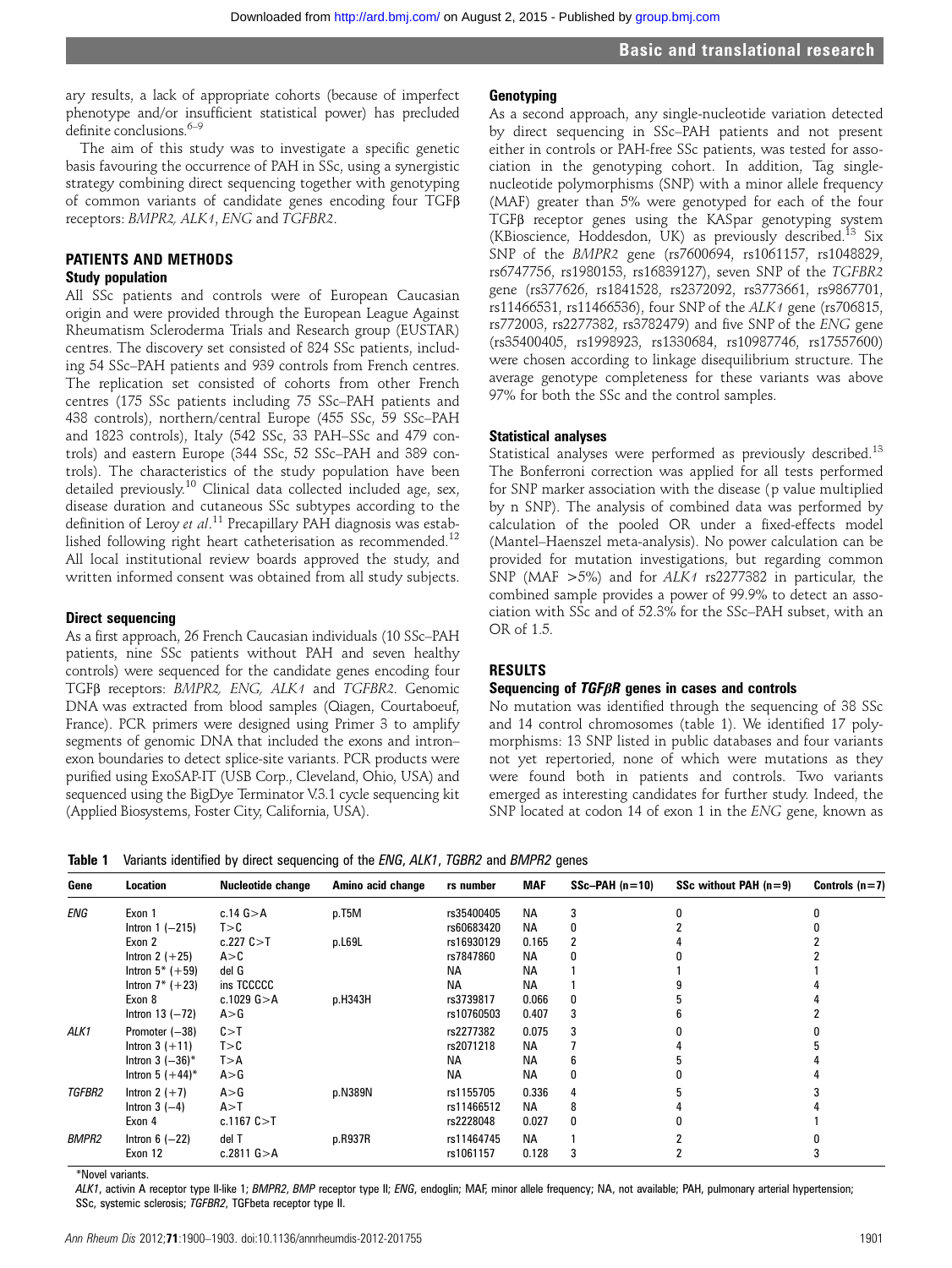## Basic and translational research

rs35400405, introduces an in-frame ATG sequence downstream of the usual initiating codon that might result in the loss of the first amino acids. This variation was detected in SSc–PAH patients only and none of the controls. The rs2277382 SNP of the ALK1 gene was found only in three SSc–PAH patients, none of the PAH-free patients and none of the controls. This SNP is located in the promoter of the gene, and has previously been identified as a single-nucleotide variation associated with  $HHT<sup>14</sup>$ 

## Association testing of identified variants and common tag SNP of the  $TGF\beta R$  genes

#### Discovery set

We investigated the possible association of polymorphisms in the ALK1, TGFBR2, BMPR2 and EGN genes with SSc and the SSc– PAH subtype by genotyping rs35400405, rs2277382 and 20 tag SNP distributed throughout these genes (table 2). No association was found with SSc in the discovery set. Genetic association was solely observed between the SSc–PAH subset and the ALK1 rs2277382 SNP (OR 2.13, 95% CI 1.24 to 3.65,  $p_{\text{adi}} = 0.0066$ ).

#### Replication set

Following the results obtained in the discovery set, we selected the ALK1 rs2277382 SNP to be investigated in the EUSTAR replication cohort (table 3). Genotype frequencies of the rs2277382 variant were in Hardy–Weinberg equilibrium in all control populations. However, we did not observe any association between the rs2277382T allele and either SSc–PAH or the SSc subset in these replication sets.

#### Meta-analysis in the European Caucasian population

Meta-analysis of the combined discovery and replication populations (French, northern European, Italian and eastern European) including a total of 2340 SSc patients, 273 SSc–PAH and 4068 controls did not provide evidence for an association between ALK1 rs2277382 and neither SSc–PAH nor SSc.

#### **DISCUSSION**

Genes encoding TGFβ receptors have been identified as major susceptibility genes in familial and idiopathic forms of PAH. Understanding the genetic differences between idiopathic PAH and SSc–PAH, and also between patients with SSc who do and do not develop PAH, may improve our ability to develop genetic biomarkers of SSc–PAH. This may help to identify these patients earlier in the disease course and to risk stratify patients in order to optimise the management of this devastating condition.

So far, preliminary studies investigating BMPR2 and ALK1 have failed to identify variants associated with SSc–PAH by a direct sequencing strategy. However, they were limited by small sample size and heterogeneous definition of  $PAH.<sup>7-9</sup>$ 

| <b>Table 3</b> Association study of ALK1 rs2277382 with SSc and PAH–SSc |  |  |
|-------------------------------------------------------------------------|--|--|
| in the second set of European Caucasian populations and combined        |  |  |
| analysis including the discovery and replication cohorts                |  |  |

|                           | N    | <b>MAF</b> (%) | p Value   | OR (95% CI)                                                                        |
|---------------------------|------|----------------|-----------|------------------------------------------------------------------------------------|
| French replication cohort |      |                |           |                                                                                    |
| SSc                       | 175  | 8.57           | 0.410     | 1.21 (0.77 to 1.90)                                                                |
| PAH-SSc                   | 75   | 8.67           | 0.524     | 1.23 (0.66 to 2.29)                                                                |
| Controls                  | 438  | 7.19           | NА        | NА                                                                                 |
| Italians                  |      |                |           |                                                                                    |
| SSc                       | 542  | 8.76           | 0.870     | 1.03 (0.75 to 1.40)                                                                |
| PAH-SSc                   | 33   | 9.09           | 0.881     | 1.07 (0.45 to 2.55)                                                                |
| Controls                  | 479  | 8.56           | <b>NA</b> | <b>NA</b>                                                                          |
| Northern European         |      |                |           |                                                                                    |
| SSc                       | 455  | 8.46           | 0.990     | $0.10$ (0.77 to 1.30)                                                              |
| PAH-SSc                   | 59   | 11.02          | 0.331     | 1.34 (0.74 to 2.41)                                                                |
| Controls                  | 1823 | 8.48           | NА        | NА                                                                                 |
| Eastern European          |      |                |           |                                                                                    |
| SSc                       | 344  | 5.96           | 0.570     | $0.89$ (0.58 to 1.35)                                                              |
| PAH-SSc                   | 52   | 2.88           | 0.132     | 0.42 (0.13 to 1.35)                                                                |
| Controls                  | 389  | 6.68           | <b>NA</b> | <b>NA</b>                                                                          |
| model                     |      |                |           | Meta-analysis in the combined discovery and replication populations in an additive |
| SSc                       | 2340 | 8.44           | 0.149     | $0.91$ (0.80 to 1.04)                                                              |
| PAH-SSc                   | 273  | 9.52           | 0.123     | $0.79$ (0.59 to 1.07)                                                              |
| Controls                  | 4068 | 7.72           | ΝA        | ΝA                                                                                 |

Northern European: Germany and Poland; Eastern European: Greece, Hungary, Romania, Serbia.

MAF, minor allele frequency; NA, not applicable; PAH, pulmonary arterial hypertension; SSc, systemic sclerosis.

Furthermore, an insertion in intron 7 of the ENG gene (6bINS) was reported to be negatively associated with the occurrence of SSc–PAH in a previous work from our group in a small cohort of 280 SSc patients including 29 with PAH and 140 controls.<sup>15</sup> However, until now this result has not been replicated in a larger cohort.

In this study, the ALK1 rs2277382 and ENG rs35400405 SNP were of particular interest because they were detected only in SSc–PAH patients by direct sequencing, the hypothesis being that their minor alleles could be associated with the development of PAH in our cohorts. However, no association was found between these polymorphisms and both the complication that is SSc–PAH and also SSc. This does not rule out the possible implication of other TGFβ signalling pathway genes. Indeed, mutations in the SMAD genes have recently been identified in PAH patients and could represent another potential candidate to take into account in the genetics of SSc–PAH in further studies.<sup>16</sup> Furthermore, another limitation may come from the fact that some SSc patients may develop PAH later during the course of the disease.

#### Table 2 Association study of ALK1 rs2277382 and ENG rs35400405 SNP in the French discovery cohort

|                |                | N   | <b>MAF (%)</b> | Fischer's p value | p-adj*    | OR (95% CI)         |
|----------------|----------------|-----|----------------|-------------------|-----------|---------------------|
| ALK1 rs2277382 | SSc            | 824 | 9.04           | 0.003             | 0.066     | 1.43 (1.13 to 1.81) |
|                | <b>PAH-SSc</b> | 54  | 12.9           | 0.0003            | 0.0066    | 2.13 (1.24 to 3.65) |
|                | Controls       | 939 | 6.50           | NA.               | <b>NA</b> | <b>NA</b>           |
| ENG rs35400405 | SSc            | 822 | 2.49           | 0.26              | <b>NS</b> | 1.30 (0.82 to 2.05) |
|                | PAH-SSc        | 54  | 3.64           | 0.22              | <b>NS</b> | 1.92 (0.67 to 5.49) |
|                | Controls       | 906 | 1.93           | <b>NA</b>         | <b>NA</b> | <b>NA</b>           |

ENG, endoglin gene; MAF, minor allele frequency; NA, not applicable; p-adj\*, adjusted p value after Bonferroni correction for multiple SNP testing (n=22); PAH, pulmonary arterial hypertension; SNP, single-nucleotide polymorphism; SSc, systemic sclerosis.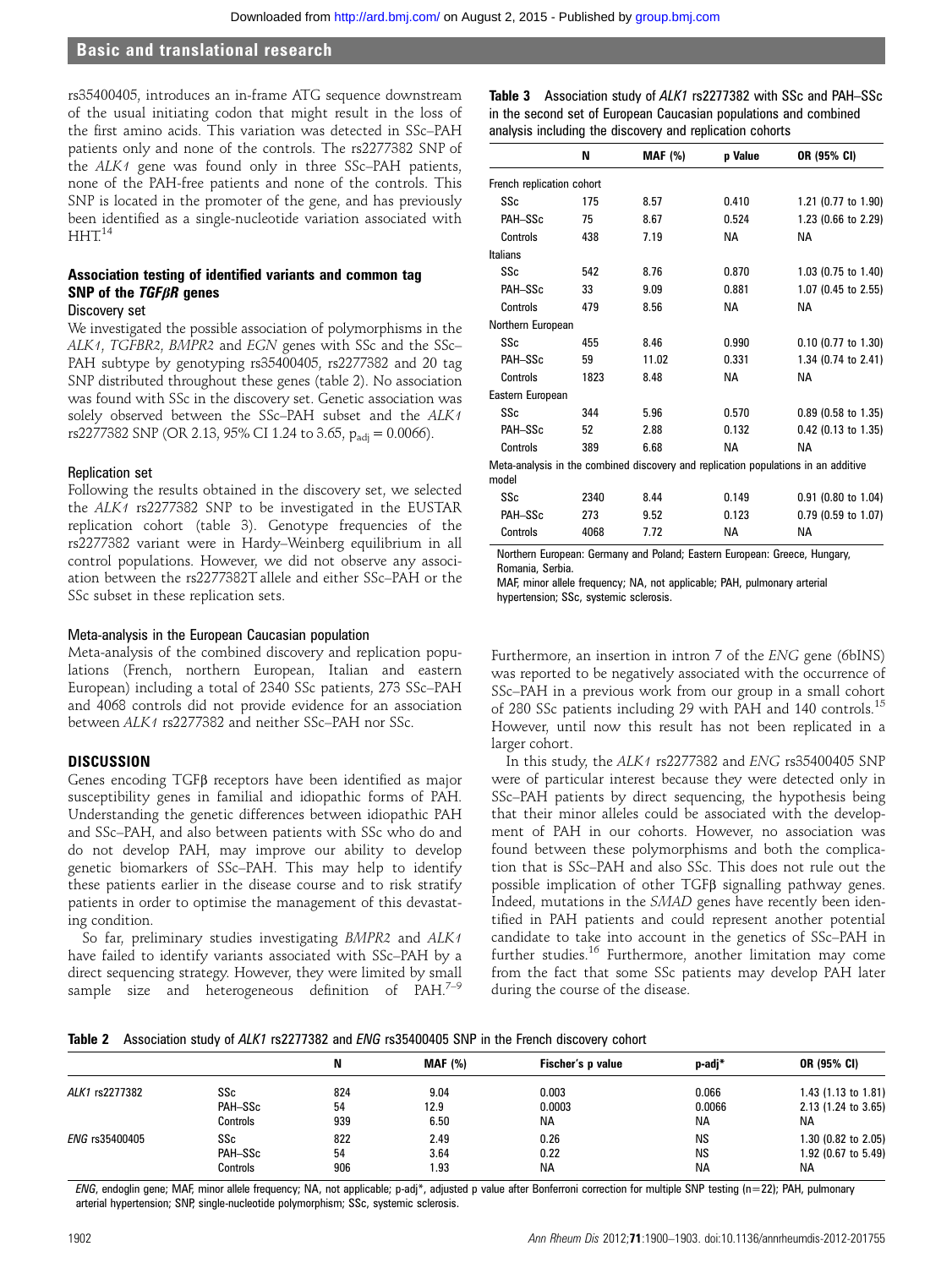## Basic and translational research

In conclusion, this study was conducted using a synergistic strategy combining direct sequencing for the identification of potential mutations or rare variants, and genotyping of common variants in a large sample including a replication step. These analyses demonstrate the lack of association between these TGFβ receptor gene polymorphisms and SSc–PAH.

#### Author affiliations <sup>1</sup>

<sup>1</sup>Paris Descartes University, INSERM U1016, Institut Cochin, Sorbonne Paris Cité, Paris, France

<sup>2</sup>Rheumatology A Department, Paris Descartes University, Cochin Hospital, APHP, Paris, France

<sup>3</sup>Department of Rhumatologie, Université Paris 7, INSERM U699, Hôpital Bichat, Paris, France

<sup>4</sup>UMR CNRS-8071/INRA-1152, Université d'Evry Val d'Essonne, Evry, France<br><sup>5</sup>Denartment for Internal Medicine 3, Institute for Clinical Immunology Friedl <sup>5</sup>Department for Internal Medicine 3, Institute for Clinical Immunology Friedrich-Alexander-University, Erlangen-Nuremberg, Germany

<sup>6</sup>Department of Biomedicine & Division of Rheumatology AOUC, Department of Rheumatology AVC, Department of Medicine & Denothe Centre, University of Florence, Florence, Italy

<sup>7</sup>Université Paris-Sud, Le Kremlin-Bicêtre, France

<sup>8</sup>AP-HP Hôpital Antoine Béclère, Clamart, France

9INSERM U999, Centre Chirurgical Marie-Lannelongue, Le Plessis-Robinson, France <sup>10</sup>Department of Rheumatology and Clinical Immunology, Charité University Hospital,

Berlin, Germany<br><sup>11</sup>German Rheumatism Research Centre, a Leibniz Institute, Berlin, Germany

<sup>12</sup>Department of Rheumatology and Clinical Immunology, Spedali Civili, Brescia, Italy<br><sup>13</sup>Department of Clinical Research Unit for Rheumatology, University Medical Center,

Freiburg, Germany<br><sup>14</sup>Department of Médecine Interne, Université Lille II, Lille, France

<sup>15</sup>University of Milano, Department of Medicine, Surgery, and Dentistry, San Paolo

School of Medicine, Milan, Italy<br><sup>16</sup>Genomics and Bioinformatics Platform, Fondazione Filarete, Milan, Italy

17 Institute of Epidemiology I, Helmholtz Zentrum München - German Research Center for Environmental Health, Neuherberg, Germany

18Institute of Medical Informatics, Biometry and Epidemiology, Chair of Epidemiology, Ludwig-Maximilians-Universität, Munich, Germany<br><sup>19</sup>Klinikum Grosshadem, Munich, Germany

<sup>20</sup>Department of Dermatology, University of Cologne, Cologne, Germany<br><sup>21</sup>Université Pierre et Marie Curie, Service de Médecine Interne, Hôpital Saint

Antoine, Paris, France<br><sup>22</sup>Department of Clinical and Experimental Medicine, Rheumatology Unit, University of Verona, Verona, Italy<br><sup>23</sup>INSERM U618, IFR 135, CHU Bretonneau, Tours, France

<sup>24</sup>Department of Rheumatology and Internal Medicine, Medical University of Bialystok, Bialystok, Poland

<sup>25</sup>Department of Clinical and Experimental Medicine, Rheumatology Unit, Second University of Naples, Naples, Italy<br><sup>26</sup>Department of Rheumatology, Basel University, Basel, Switzerland

<sup>27</sup>Department of Immunology and Rheumatology, University of Pécs, Pécs, Hungary<br><sup>28</sup>Institute of Rheumatology, School of Medicine, University of Belgrade, Belgrade, Serbia<br><sup>29</sup>Kos Genetic SRL, Milan, Italy

30Institute of Genetic Epidemiology, Helmholtz Zentrum München - German Research Center for Environmental Health, Neuherberg, Germany

3<sup>1</sup>Institute of Medical Informatics, Biometry and Epidemiology, Chair of Epidemiology and Chair of Genetic Epidemiology, Ludwig-Maximilians-Universität, Munich, Germany <sup>32</sup>Department of Medicine I, University Hospital Grosshadern, Ludwig-Maximilians-Universität, Munich, Germany

33Department of Rheumatology and Clinical Immunology, University of Giessen,

Kerckhoff-Klinik, Bad Nauheim, Germany<br><sup>34</sup>Department of Medical Clinic and Therapy, Division of Rheumatology, University 'Sapienza' of Rome, Rome, Italy<br><sup>35</sup>INSERM CIC3, CHU Grenoble, Grenoble, France<br><sup>36</sup>Cattedra di Reumatologia, Dip. Medicina Clinica e Sperimentale, Policlinico –

Universita' di Padova, Padua, Italy<br><sup>37</sup>Department of Pathophysiology, Medical School, University of Athens, Athens,

Greece<br><sup>38</sup>Department of Biochemistry, Genetic and Hormonology, Ambroise Paré Hospital, Boulogne and INSERM U698, Bichat Hospital, Paris, France

Acknowledgements The authors thank the European League Against Rheumatism Scleroderma Trials and Research group (EUSTAR) for facilitating the DNA collection and supporting the project, the KORA S4 study and HYPERGENE consortium for providing data, respectively, from German and Italian controls, the French members of the GENESYS Consortium (Patrick Carpentier (Grenoble), Jean Sibilia (Strasbourg), Jean Cabane (Paris), Luc Mouthon (Paris), Camille Frances (Paris), Zahir Amoura (Paris), Anne Cosnes (Créteil)). The authors also thank Dr J Benessiano and Prof B Grandchamp (Centre de Ressources Biologiques, Hôpital Bichat, Etablissement Français du Sang (Paris), for their assistance in setting up the French Caucasian control sample.

**Contributors** All authors contributed substantially to the conception and design, to the drafting of the article and the final approval of the submitted manuscript.

Funding This study was supported by the Association des Sclérodermiques de France, INSERM, Agence Nationale pour la Recherche (grant R07094KS). YA is the recipient of an investigator-initiated research grant from Pfizer.

Competing interests None.

Patient consent Obtained.

**Ethics approval** All local institutional review boards approved the study.

**Provenance and peer review** Not commissioned; externally peer reviewed.

#### REFERENCES

- 1. **Steen VD,** Medsger TA. Changes in causes of death in systemic sclerosis, 1972–2002. Ann Rheum Dis 2007;66:940–4.
- **Machado RD,** Koehler R, Glissmeyer E, et al. Genetic association of the serotonin transporter in pulmonary arterial hypertension. Am J Respir Crit Care Med 2006;173:793–7.
- 3. **Cogan JD,** Pauciulo MW, Batchman AP, et al. High frequency of BMPR2 exonic deletions/duplications in familial pulmonary arterial hypertension. Am J Respir Crit Care Med 2006;174:590–8.
- 4. Machado RD, Eickelberg O, Elliott CG, et al. Genetics and genomics of pulmonary arterial hypertension. J Am Coll Cardiol 2009;54(Suppl 1):S32–42.
- 5. Harrison RE, Flanagan JA, Sankelo M, et al. Molecular and functional analysis identifies ALK-1 as the predominant cause of pulmonary hypertension related to hereditary haemorrhagic telangiectasia. J Med Genet 2003;40:865–71.
- 6. Shah SJ. Genetics of systemic sclerosis-associated pulmonary arterial hypertension: recent progress and current concepts. Curr Rheumatol Rep 2009;11:89–96.
- 7. **Tew MB,** Arnett FC, Reveille JD, et al. Mutations of bone morphogenetic protein receptor type II are not found in patients with pulmonary hypertension and underlying connective tissue diseases. Arthritis Rheum 2002;46:2829-30.
- 8. Morse J, Barst R, Horn E, et al. Pulmonary hypertension in scleroderma spectrum of disease: lack of bone morphogenetic protein receptor 2 mutations. J Rheumatol 2002;29:2379–81.
- 9. Selva-O'Callaghan A, Balada E, Serrano-Acedo S, et al. Mutations of activin-receptor-like kinase 1 (ALK-1) are not found in patients with pulmonary hypertension and underlying connective tissue disease. Clin Rheumatol 2007;26:947–9.
- 10. **Allanore Y,** Saad M, Dieudé P, et al. Genome-wide scan identifies TNIP1, PSORS1C1, and RHOB as novel risk loci for systemic sclerosis. PLoS Genet 2011;7: e1002091.
- 11. LeRoy EC, Black C, Fleischmajer R, et al. Scleroderma (systemic sclerosis): classification, subsets and pathogenesis [editorial]. J Rheumatol 1988;15:202–5.
- 12. **Meune C,** Avouac J, Airò P, et al. Prediction of pulmonary hypertension related to systemic sclerosis by an index based on simple clinical observations. Arthritis Rheum 2011;63:2790–6.
- 13. **Dieudé P,** Guedj M, Truchetet ME, et al. Association of the CD226 Ser(307) variant with systemic sclerosis: evidence of a contribution of costimulation pathways in systemic sclerosis pathogenesis. Arthritis Rheum 2011;63:1097-105.
- 14. **Abdalla SA,** Letarte M. Hereditary haemorrhagic telangiectasia: current views on genetics and mechanisms of disease. J Med Genet 2006;43:97–110.
- 15. Wipff J, Kahan A, Hachulla E, et al. Association between an endoglin gene polymorphism and systemic sclerosis-related pulmonary arterial hypertension. Rheumatology 2007;46:622–5.
- 16. Nasim MT, Ogo T, Ahmed M, et al. Molecular genetic characterization of SMAD signaling molecules in pulmonary arterial hypertension. Hum Mutat 2011;32:1385–9.